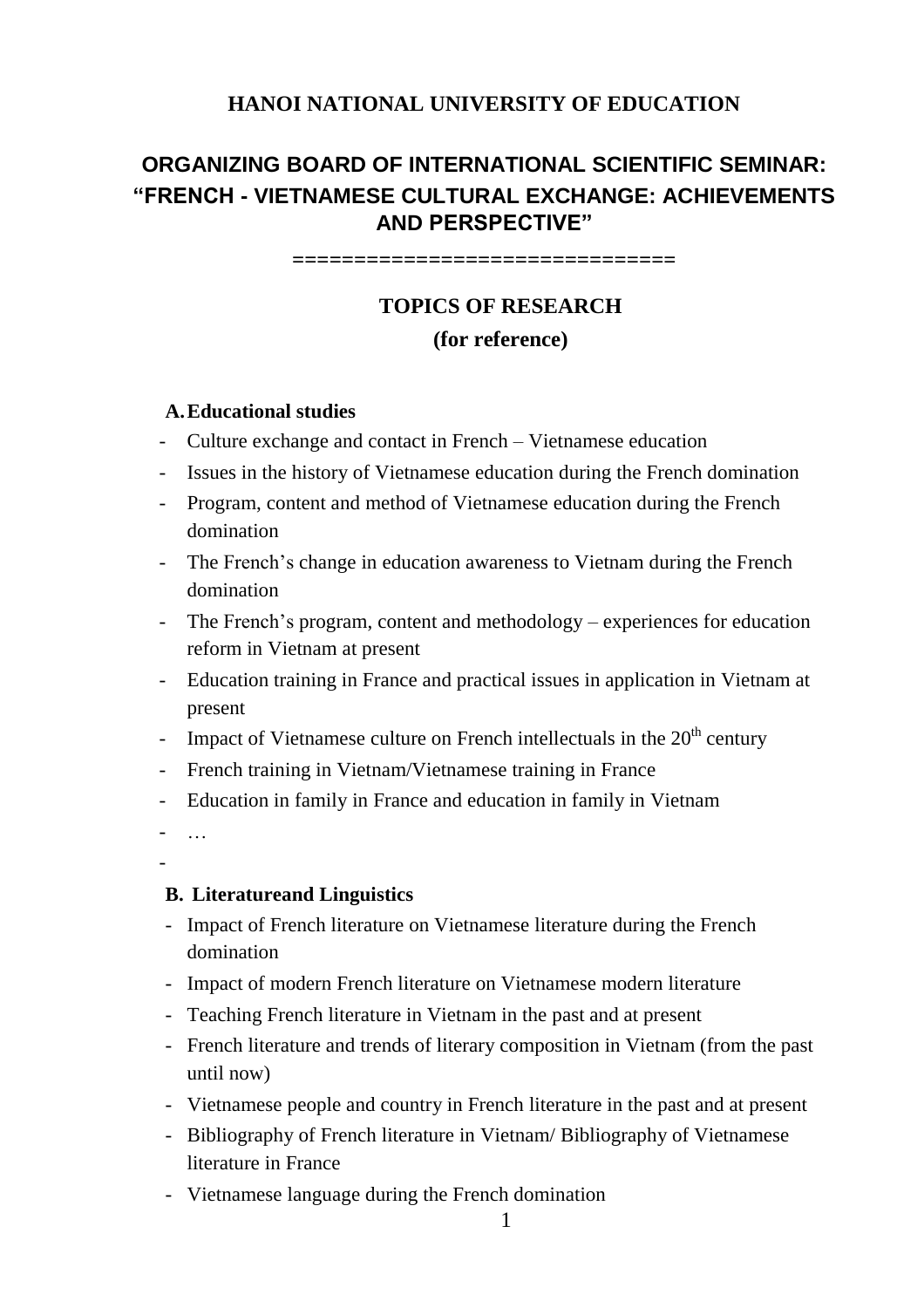- French people and Vietnamese language and Vietnamese people and French language
- French in the development of modern Vietnamese
- French culture in Vietnamese language
- Vietnamese literature in French books and newspapers/ French literature in Vietnamese books and newspapers.
- Vietnamese folklore and French literature
- French-Vietnamese translated literature/ Vietnamese-French translated literature
- Issues of French-Vietnamese translation

- …

#### **C. Philosophy and religion**

- Impact of French philosophy on the history of Vietnamese philosophy in modern time
- French philosophy in Age of Enlightenment and its impact in Vietnam
- French philosophy of existentialism in Vietnam
- Vietnamese intellectuals' changes of democratic and revolutionary thought
- Ho Chi Minh's thought and French philosophy
- Tran Duc Thao and modern French philosophy
- Teaching and research of French philosophy in Vietnam in the past and at present
- The cultural transition in French philosophy and Vietnamese philosophy
- The French's research of Vietnamese religion and belief via published works
- Impacts of traditional cultural and religious values on the French in the history and now
- Vietnamese thought in French scholars' awareness
- French philosophy books in Vietnam (translated books/teaching materials of all levels…)
- Vietnamese people's traditional acculturation and religious and ethical changes in France
- Confucianism issues of research in France
- Changes of forms of beliefs in modern Vietnam
- …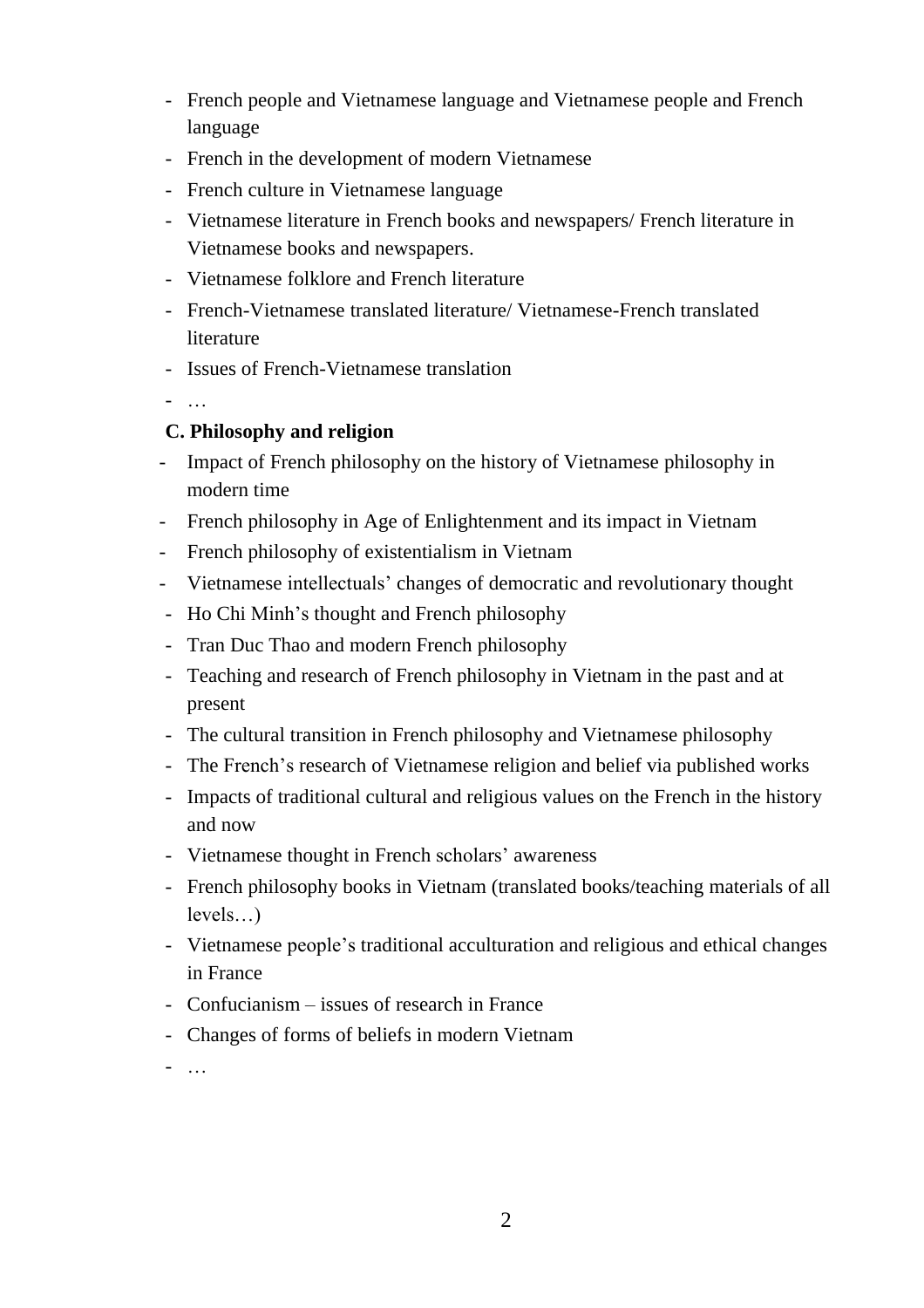### **C. History, archeology, ethnology and anthropology**

- French history and Vietnamese history the acculturation and cultural exchange
- Teaching French history in Vietnamese textbook and curriculum
- France and French people in Vietnamese textbooks in the past and at present
- Method of researching and teaching French history experience for Vietnam
- Vietnam in French modern history
- Vietnam in French textbook in periods
- France's archeology in Vietnam/Vietnam's archeology in France
- French ethnology and Vietnamese ethnology
- Vietnamese ethnologists in France/ French ethnologists in Vietnam
- Methods of French archeology/ethnology in Vietnam
- Vietnamese festivals during the French domination
- Published Vietnamese and French research works of history/archeology/ethnology/anthropology
- French anthropology and issues of methodology application in anthropology development in Vietnam at present
- …

#### **D. Arts (Music, painting, urban architecture,…)**

- Impacts of French music on the history of music in Vietnam
- Impacts of French painting schools on Vietnam's modern painting
- Vietnam's traditional painting in the French acculturation during the French domination and at present
- Impacts of French urban architecture on Vietnam's modern architecture
- French architects in Vietnam
- Impacts of Vietnamese music, painting and architecture on the French
- …

#### **E. Sociology, psychology and social work**

- Impacts of French sociology on Vietnamese sociology/Vietnamese sociology in France
- French methods of sociological research application in Vietnam
- French sociologists in Vietnam/Vietnamese sociologists in France
- French psychology and its impact on Vietnamese psychology
- Vietnamese traditional psychology and its impact on French in history